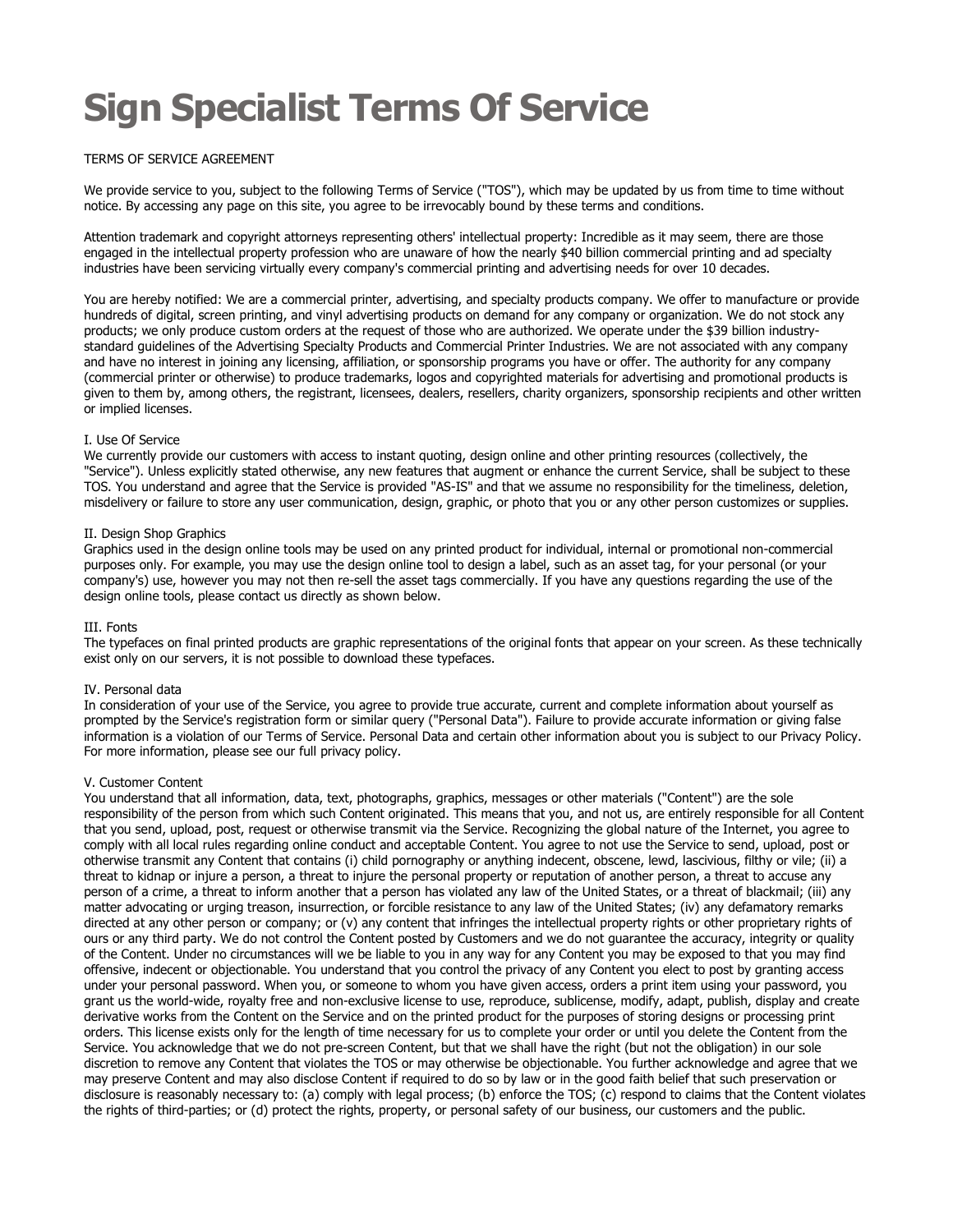### VI. Indemnity

You agree to indemnify and hold us, and our subsidiaries, affiliates, officers, agents, co-branders, print vendors, business partners, employees, successors or assigns harmless from any claim or demand, including reasonable attorneys' fees, made by you, an agent of yours, or any third party due to or arising out of Content you submit, post to or transmit through the Service, your use of the Service, your connection to the Service, your violation of the TOS, or your violation of the rights of a third party. You further agree to reimburse us for all expenses resulting from any such claims or demands.

#### VII. No Resale Of Service

You agree not to reproduce, duplicate, copy, sell, resell or exploit for any commercial purposes, any portion of the Service, use of the Service, or access to the Service.

#### VIII. General Practices Regarding Use And Storage

You acknowledge that we may establish general practices and limits concerning your use of the Service, including without limitation the maximum number of days that designs or other uploaded Content will be retained by the Service, the maximum size of any Content that may be uploaded on the Service,and the maximum disk space that will be allotted on our servers for Customer use. You agree that we have no responsibility or liability for the deletion or failure to store any Content maintained or transmitted to the Service. You acknowledge that we reserve the right to delete Content stored on the Service which is inactive for an extended period of time. You further acknowledge that we reserve the right to change our general practices and limits at any time, in its sole discretion, with or without notice to you.

#### IX. Modification Or Termination To Service

We reserve the right at any time and from time to time to modify or discontinue, temporarily or permanently, the Service (or any part thereof) with or without notice to you. You agree that at our sole discretion, may terminate your password, account (or any part thereof) or your use of the Service, and remove and discard any Content for any reason, including, without limitation, for lack of use or if we believe that you have violated or acted inconsistently with the letter or spirit of the TOS. we may also at our sole discretion, and at any time, discontinue providing the Service, or any part thereof, with or without notice to you. You agree that we shall not be liable to you for any loss or damage you may suffer due to any modification, suspension, termination or discontinuance of the Service.

#### X. Dealings With Third Parties

Your correspondence or business dealings with, or participation in promotions of, any third parties found on or through the Service, including payment and delivery of related goods or services, and any other terms, conditions, warranties or representations associated with such dealings, are solely between you and such third party. You agree that we shall not be responsible or liable for any loss or damage of any sort incurred by you as the result of any such dealings or as the result of the presence of such third parties on the Service.

#### XI. Links

From time to time, you may find, links to third party websites from the Service. You acknowledge your understanding that your access to and use of any third party website will be governed by the terms and conditions belonging to such third party. We do not endorse and we are not responsible for your use of or exposure to any content, advertising, products, or other materials found at or available from these websites. You further acknowledge and agree that we shall not be responsible or liable, directly or indirectly, for any damage or loss you may suffer or allege to suffer in connection with your use of or reliance upon any content, goods or services available on or through any third party website.

#### XII. Disclaimer Of Warranties

YOU EXPRESSLY UNDERSTAND AND AGREE THAT: (A) YOUR USE OF THE SERVICE IS AT YOUR SOLE RISK. The service is provided on an "as is" and "as available" basis. We expressly disclaims all warranties of any kind, whether express or implied, including, but not limited to the implied warranties of merchantability, fitness for a particular purpose and non-infringement. (B) we make no warranty that (i) the service will meet your requirements, (ii) the service will be uninterrupted, timely, secure, or error-free, (iii) the results that may be obtained from the use of the service will be accurate or reliable, and (iv) the quality of any products, services, information, or other material purchased or obtained by you through the service will meet your expectations.(C) no advice or information, whether oral or written, obtained by you from us or through the use of the service shall create any warranty not expressly stated in the TOS.

#### XIII. Limitation Of Liability

YOU EXPRESSLY UNDERSTAND AND AGREE THAT WE AND OUR AFFILIATES, OFFICERS, EMPLOYEES, AGENTS, VENDORS OR OTHER BUSINESS PARTNERS, SHALL NOT BE LIABLE TO YOU FOR ANY DIRECT, INDIRECT, INCIDENTAL, SPECIAL, CONSEQUENTIAL OR EXEMPLARY DAMAGES, INCLUDING BUT NOT LIMITED TO, DAMAGES FOR LOSS OF PROFITS, GOODWILL, USE, DATA OR OTHER INTANGIBLE LOSSES (EVEN IF WE HAVE BEEN ADVISED OF THE POSSIBILITY OF SUCH DAMAGES), RESULTING FROM: (i) YOUR USE OR INABILITY TO USE THE SERVICE; (Ii) YOUR COST OF PROCUREMENT OF SUBSTITUTE GOODS AND SERVICES RESULTING FROM ANY GOODS, DATA, INFORMATION OR SERVICES PURCHASED OR OBTAINED OR MESSAGES RECEIVED OR TRANSACTIONS ENTERED INTO THROUGH OR FROM THE SERVICE; (Iii) THE UNAUTHORIZED ACCESS TO OR ALTERATION OF YOUR TRANSMISSIONS OR DATA; (Iv) STATEMENTS OR CONDUCT OF ANY THIRD PARTY ON THE SERVICE; OR (v) ANY OTHER MATTER RELATING TO THE SERVICE.

#### XIV. Trademark Information

Our company name and web site address are our trademarks. You shall not display or use them in any manner without our prior written permission. All other brand and product names found on the our site are considered trademarks or registered trademarks of their respective companies. You may not place or reproduce any trademarks, service marks, or logos that are not owned by you or licensed to you onto materials and merchandise to be printed via our Service. Words, names, and designs used to identify services or products are considered trademarks, service marks, and/or logos. The same policy applies for copyrights. You may not use copyrighted materials from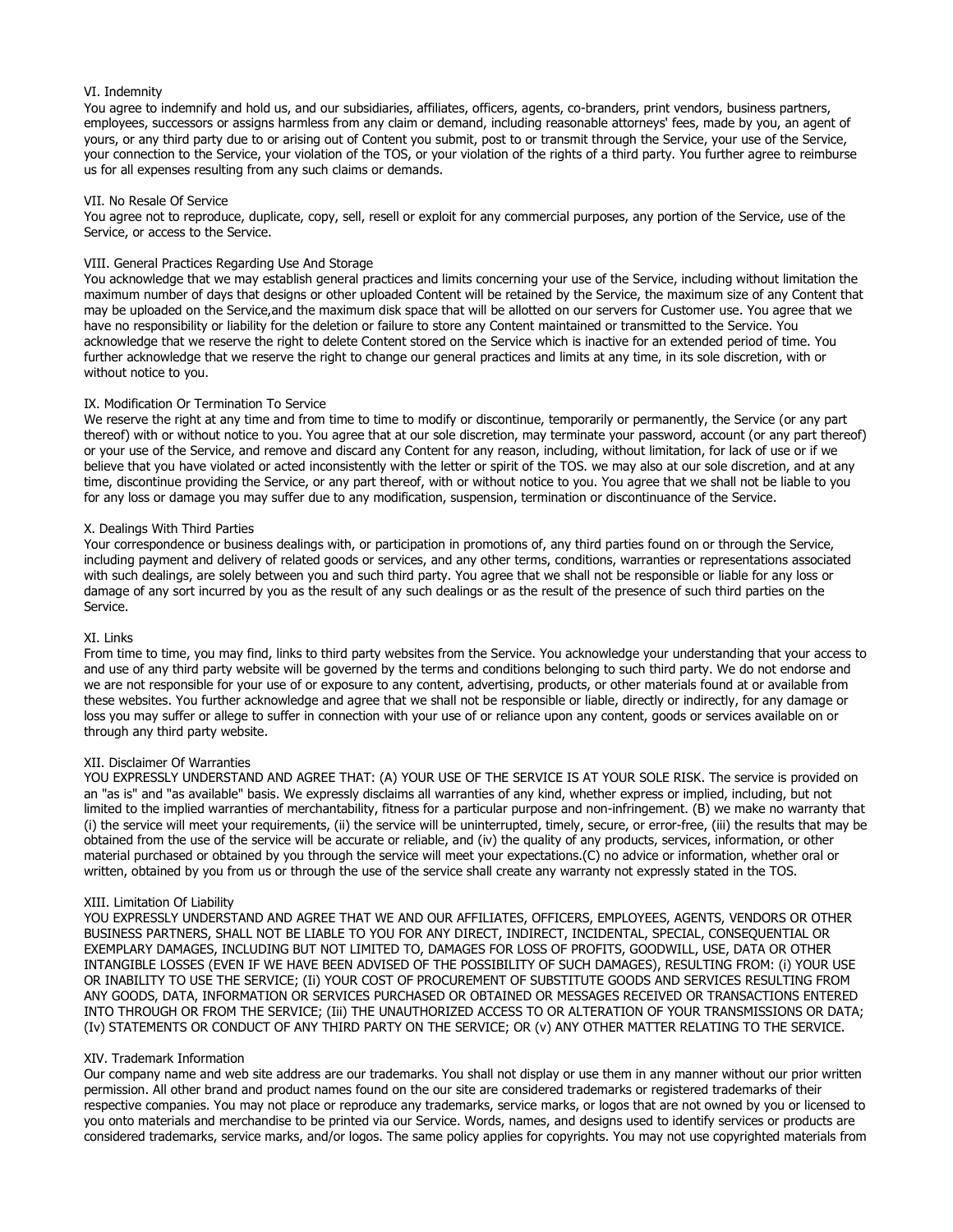artists, photographers, publishers, writers, composers, and other authors of original works unless they are specifically licensed to you by the copyright holder.

#### XV. Copyrights, Trademarks, and Licenses

We respect the intellectual property of others, and we ask our customers to do the same. If you believe that your work has been copied in a way that constitutes copyright infringement, please provide us with the following information: (a) an electronic or physical signature of the person authorized to act on behalf of the owner of the copyright interest; (b) a description of the copyrighted work that you claim has been infringed; (c) a description of where the material that you claim is infringing is located on the site; (d) your address, telephone number, and email address; (e) a statement by you that you have a good faith belief that the disputed use is not authorized by the copyright owner, its agent, or the law; (f) a statement by you, made under penalty of perjury, that the above information in your Notice is accurate and that you are the copyright owner or authorized to act on the copyright owner's behalf.

If John Doe were to submit an order for business cards to his local printer that includes a well-known trademarked logo of his real estate brokerage's parent company, the print shop cannot and does not contact the trademarked company to determine whether or not John Doe is truly a licensed real estate agent with the firm prior to going to print. There are tens of thousands of real estate agencies and agents at any time which are changing daily. Similarly, no commercial printer has the ability to verify the authorization of each order prior to going to print. The responsibility of obtaining the proper authorization to reproduce artwork that is a registered trademark or copyright lies entirely with you and your company. You must secure the proper permission, if needed, before submitting any order that includes copyrighted logos or artwork. By continuing with your purchase you are conveying to us that YOU have authorization, or that you have secured permission to reproduce the requested trademark or logos for an authorized dealer, sponsor, advertiser, promotion, etc. We service advertising firms who are employed through direct, second, third, and fourth party contracts with many national manufacturers.

We welcome your business. We sell both direct to the manufacturers and to printing and advertising brokers. We will not sell to anyone who has not conveyed to us that they are authorized to reproduce the registered trademark and thereby assume all legal responsibility and any alleged damages for any trademark infringement resulting from their fraudulent misrepresentation.

Our website is constructed in such a way so as to not be able to "Continue" with a purchase without conveying to us that you or your organization are authorized and assume all liability as to trademark issues for the product purchased. EVEN if no trademark or logo is involved, we require approval so as to make absolutely certain that authorization is without a doubt conveyed by all purchasers of ANY products. This authorization is displayed prominently on each catalog and product page so that no one is able to order without conveying authorization to purchase. Any effort to fraudulently purchase and entrap or damage us in any way by misuse of trademark or copyright laws to create financial gain, discredit our good name and standing in the market place, etc. is subject to civil and criminal liabilities.

The submission of any order constitutes a representation and warranty by the individual or entity submitting the order that such individual or entity is the owner of all trademarks or copyrighted material contained therein, or has obtained any required consents or authorizations from the owner(s) to order the reproduction of such material.

By submitting a design to us, you warrant and represent that you are the sole, legal owner or licensee of all rights, including copyright, to each copyright, service mark, trade name, trademark, logo, portrait, graphic, artwork, statement, photograph, picture or illustration of any person or any other intellectual property included in such design.

Further you warrant and represent that no part of the design: (1) is the subject of any notice of such infringement you have received; (2) violates or infringes upon any common law or statutory right of any person or entity, including, but not limited to, rights relating to copyrights, trademarks, contract rights, moral rights or rights of public performance or (3) is subject to any restriction or right of any kind or nature whatsoever which would prevent us from legally reproducing the images or text submitted.

You agree to defend, at your sole expense, any claim, suit, or proceeding brought against us, and our subsidiaries, affiliates, officers, agents, co-branders, print vendors, business partners, employees, successors or assigns which relates to, or is based upon, a claim that any portion of the design infringes or constitutes wrongful use of any copyright, trademark, or other right of any third party, provided that we give you written notice of any such claim and provide you such reasonable cooperation and assistance as you may require in the defense thereof. You shall pay any damages and costs assessed against us pursuant to such a suit or proceeding. Further, you agree to indemnify and hold us harmless from and with respect to any such loss or damage (including, but not limited to, reasonable attorneys' fees and costs) associated with any such claim, suit or proceeding.

All items shown on this web site containing corporate logos or registered trademarks are shown only to illustrate our logo reproduction capabilities. Purchase of merchandise from us in no way, shape or form grants you permission to reproduce logos, nor does it transfer, grant or lease ownership of any logos or trademarks to you.

#### XVI. General Information

The TOS constitute our entire agreement with you and govern your use of the Service, superceding any prior agreements between us. You also may be subject to additional terms and conditions that may apply when you use affiliate services, or third-party content. These TOS and the relationship between us shall be governed by the laws of the State of Texas, without regard to its conflict of law provisions. We collectively agree to submit to the personal and exclusive jurisdiction of the courts located within the county of Montgomery, Texas. Our failure to exercise or enforce any right or provision of these TOS shall not constitute a waiver of such right or provision. If any provision of these TOS is found by a court of competent jurisdiction to be invalid, the parties nevertheless agree that the court should endeavor to give effect to the parties' intentions as reflected in the provision, and the other provisions of these TOS remain in full force and effect. You agree that regardless of any statute or law to the contrary, any claim or cause of action arising out of or related to use of